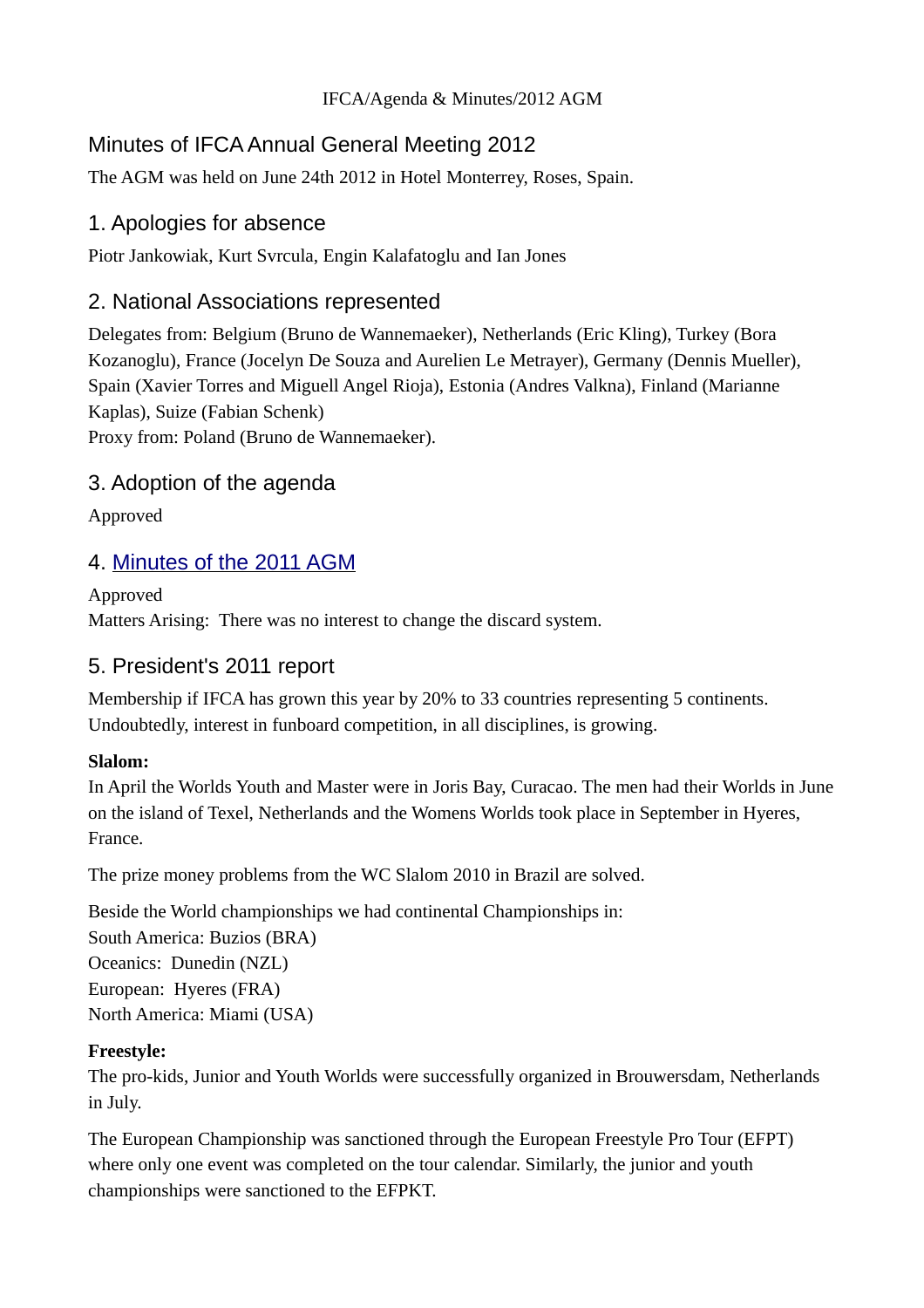### **World titles 2011**

Slalom Men Bernd Flessner (GER) Slalom Women Delphine Cousin (FRA) Slalom Master unfortunately it was not possible to run the final Slalom Youth Gutek Kurczewski (POL)

Freestyle Youth Rick Jendrush (NED) Freestyle Junior Rafael de Windt (AHO, Curacao)

# 6. Financial Report

Bruno presented the financial report. The full report is on the IWA website. There was some discussion about the positive result and to reduce the entry fees. Bruno explained the entry fee for all IWA classes is equal. Bruno advises not to reduce the national class fees as it is important to have some reserve. The AGM agreed.

# 7. [Championship Rules](http://www.internationalwindsurfing.com/userfiles/documents/IFCA_Championship_Rules_2012.pdf)

There were some remarks/ decisions from the AGM:

1. In rule 1 approval from the IFCA is needed for national championships. We have to look if this is correct.

2. What will be the selection procedure if there are more competitors as mentioned in rule 2.1. Although we hope this will happen it is not likely this will, but we will look if we can make a procedure.

3. Rule 6.3.1 has to be according the Windsurfing Competition Rules (WCR). We will adjust rule 6.3.1. if necessary.

4. Rule 6.3.2 add "World" and "Continental". We will look into this.

5. The 9th full fleet heat for the losers in round 1 has to be in the CR. The ladder needs to be changed.

6. The AGM disagrees with the new prize money split although the AGM agrees the prize money split needs to be revised. We will make a new proposal.

Although ITA, PER, GRE, SIN and POR agreed with the proposal there will be a new proposal for the Championship Rules prepared by the committee. This will be circulated to the IFCA members by e-mail for an e-mail vote.

# 8. Future Championships

Only Texel (NED) is confirmed for 2013.

## 10. Any other business

There was some discussion about the limitations of equipment in the Class Rules: should we change the 2 boards and 4 sails rule to 3 boards and 6 sails?

Opinions were:

- We bring more than 2 boards and 4 sails to the events anyway.

- 3 boards and 6 sails are too expensive (to buy and to transport)